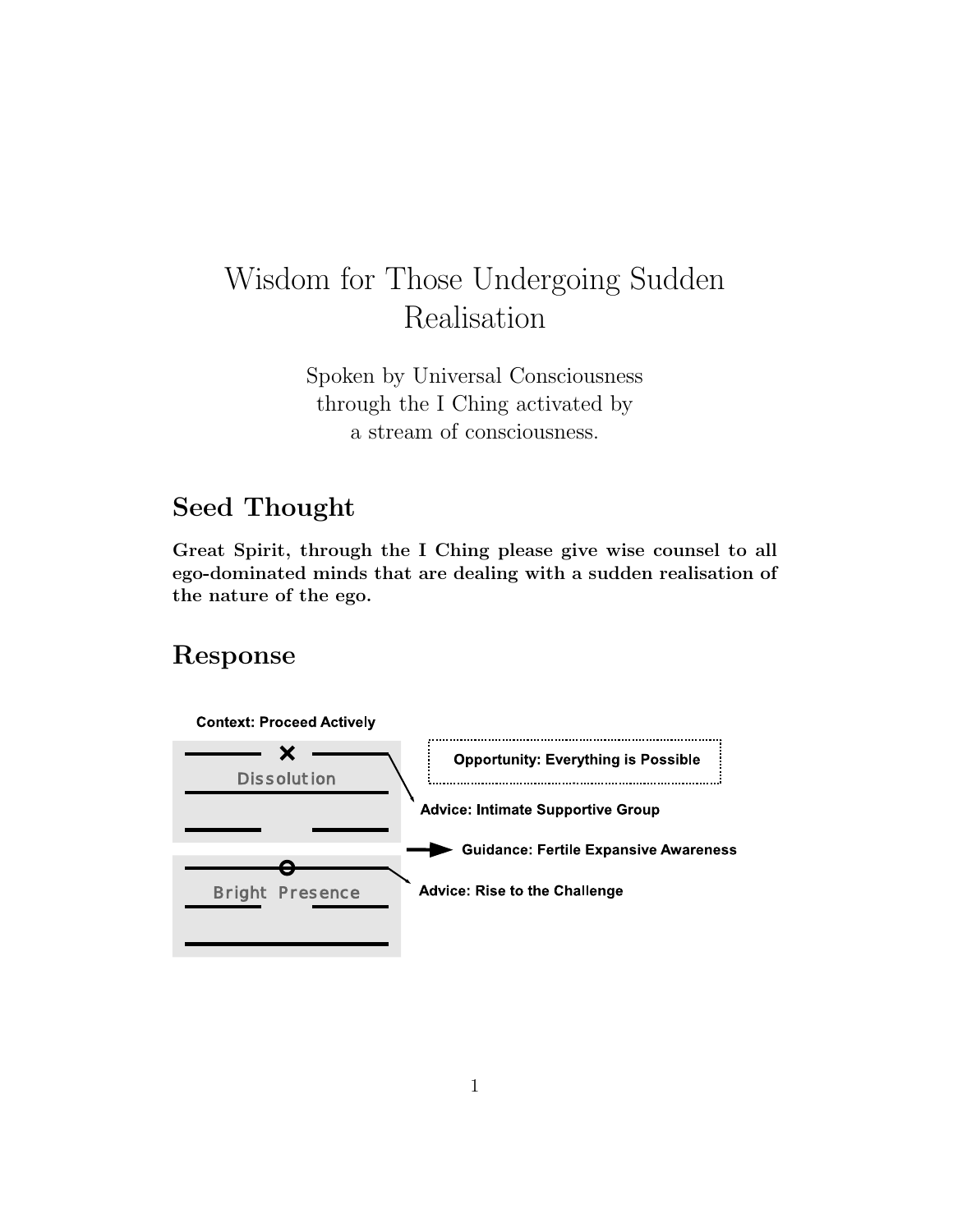### Summary

The paradigm shift has begun, everything is in place, proceed actively to the other side and attain liberation. Return to your timeless nature. Remain in a continual creative relation to the process of Change. Initiating forward movement opens the way, whilst reaching for completion brings disorder. Adapt to whatever crosses your path. Use brightness and clarity to see into all causes that might disturb the process and provide a defence against them. Thus you are carried by the wisdom of the inner guide.

The highest wisdom has subjugated the persistent delusions. This crossing will take time to complete. There will be weariness, but keep a firm purpose. You are faced with sub-conscious forces of craving and destructive emotion. Seek supportive friends or you will fail in the crossing.

The ageless wisdom sends its blessings. Overcoming delusion has brought about this situation. Use the energy of fertile expansive awareness. This is transformation affected by a paradigm shift brought about by focused intention, sacrifice and inner work. It signifies a new ruling identity. When you can imagine improvement, shift the way you do things. When there is excess or error, correct it. Rousing energy from within expands into outer penetration, providing insight and awareness that unifies all things. A cycle is beginning. Discern its essence and symbolically fix it within your mind, so that its energy perseveres as a constant presence in life.

You are on the edge of a great change, gathering your energy, waiting for the right moment. Everything is possible. Overcome your limitations in order to aid and rescue each other. Fulfil your potential and let your fruits ripen. Preparation and commitment are required. The spirits will guide and support you, however it is you who must make the crossing. Do not become unbalanced and do not let go of your centre. A strong and unstoppable force is moving you to where you belong.

### Context: Proceed Actively (63)

The paradigm shift has begun, everything is in place, proceed actively. Cross to the other side and attain liberation. This is the prima materia. Cross the burning water.

You have entered the gates of Change, through which souls enter the Great Stream. Through this realisation you are returning to your timeless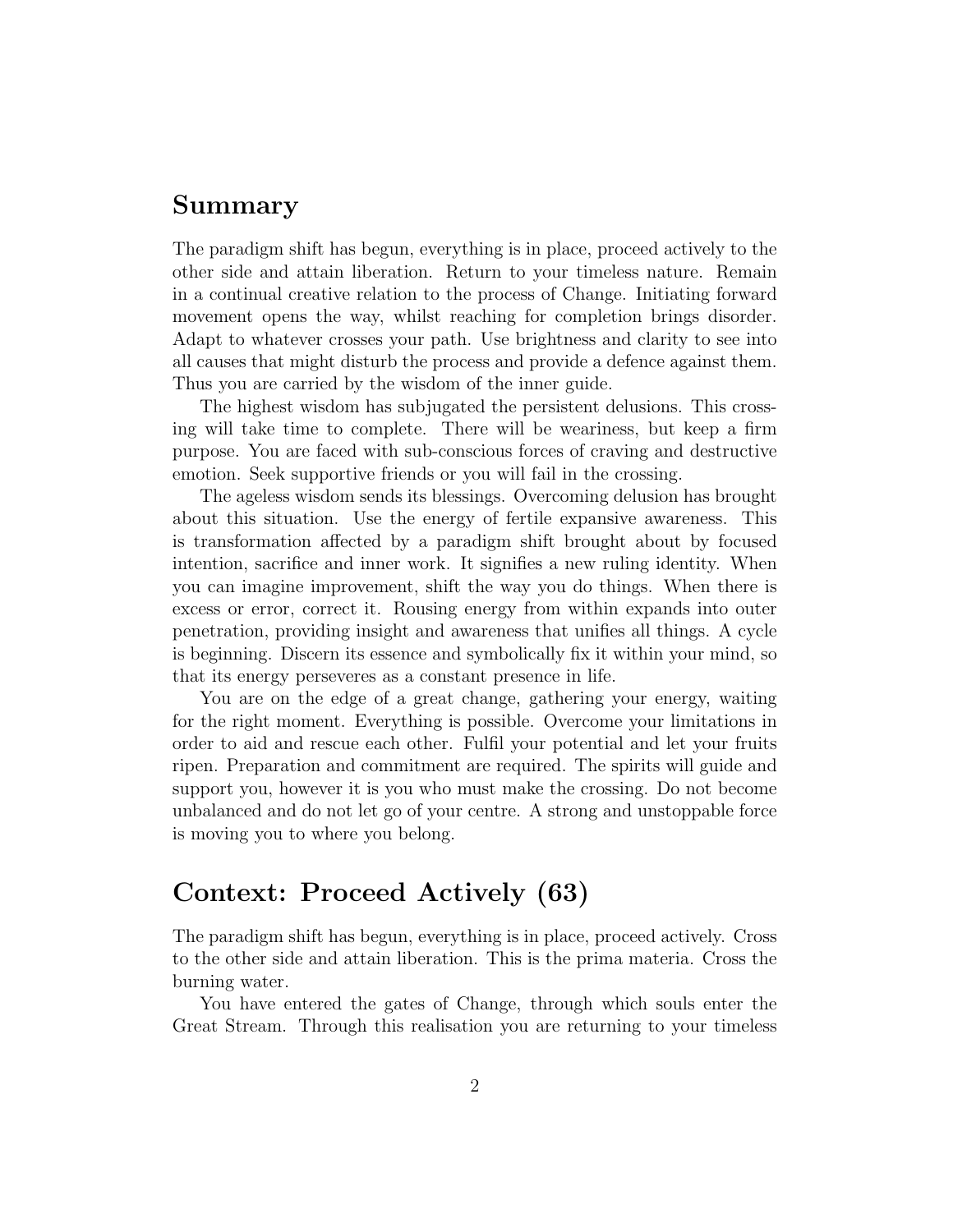nature in the original paradise place. Everything is 'cooking' and transforming so remain in a continual creative relation to the process of Change. There is a correct alignment of forces, an optimal arrangement of inner energies. You are still in the world of manifestation but the voyage is in progress. This requires care and attention, co-operating with the process which leads to the eventual harvest.

Open yourself to this process and release past attachments. Initiating forward movement opens the way, whilst reaching for completion brings disorder. There is no turning back, you must actively proceed knowing that things are in their proper places. You are in the middle of fording the stream of events. Adapt to whatever crosses your path. Give aid an encouragement. This will align you with the process, which will ensure your success. Put your ideas to the trial; examine everything you know. That brings profit and insight. Stay with the process. That generates meaning and good fortune by releasing transformative energy. Trying to bring things to completion creates disorder. Remain underway.

This process is clarity in action. Things are cooking and transforming. Gather your energy and put it at the service of the action underway. You are setting things right. Think deeply about problems and sorrows. Prepare to defend against them. Adapt to whatever crosses your path. You are in the right place. Stay in the process. Through being adaptable you acquire the central position. Completing things and stopping the action creates disorder. You will be exhausted if you do that.

Spirit reveals itself through intuition and subtle signs. Outer direction and shape are dissolving and flowing on whilst an inner fire radiates light and warmth, thus you can experience the Bright Presence or true essence of things. In this crossing to the other shore there is outer danger and inner brightness. Use brightness and clarity to see into all causes that might disturb the process and provide a defence against them. Thus you are carried by the wisdom of the inner guide.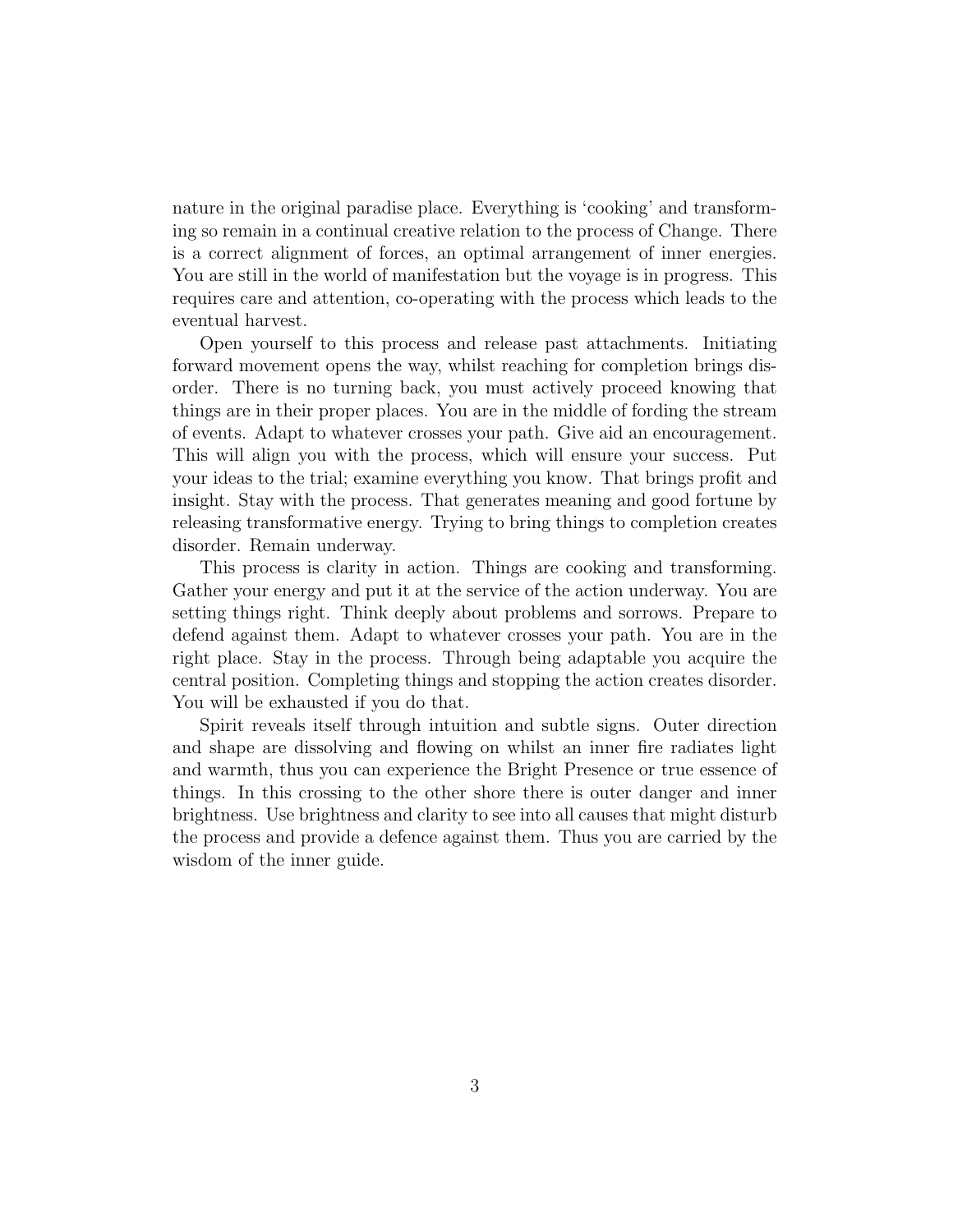# Advice

### Nine at Third

#### Context of Advice: Rise to the Challenge (29)

The ongoing process of the real acts through the intuition to guide you through the voyage. Collect your forces, confront your fears, take the plunge. Rise to the challenge, this is an axis of Change. You cannot simply make the transition, go deep within and use the inner guide.

This is a critical moment that requires courage and determination in face of great fear engendered by sub-conscious processes. You must confront and dissolve obstacles, venturing, falling and moving on. You cannot repress and avoid the sub-conscious processes. If you 'dance' with them and risk all you will come through. Exalt in the inner work and dissolve all things. Discover your hidden riches and actualise your potential. Master the flow of your emotions, particularly courage and fear. There is a connection to reality that will carry you through. Making this move in the face of danger brings honour.

You must repeatedly confront your personal demons. This is dangerous and difficult but take the risk without holding back. You cannot avoid your inner obstacles. Conquer your fear and faintheartedness. This is a critical point. Do not fall back into the pit or it will become your grave. There is no other way forward. Summon your energy and concentration. Repeatedly confront the challenge. Act this way with confidence because you are connected to the spirits and they will carry you forward.

Overflowing energy from the centre of your mind moves toward the depths. Act on your principles, redouble your efforts, spread your energies. Don't get caught in one place. Gather your desires and hold onto your heart's growth. Then you will have a solid centre. Push on and achieve things. Now is the time to concentrate your forces and take risks.

Use the power of the symbols to move, repeatedly teaching and serving. Direction, shape and structure dissolves. You must risk, fall, labour and flow on. Enter the symbolic world, teaching and spreading its values, carried by the inner light that radiates from the Source.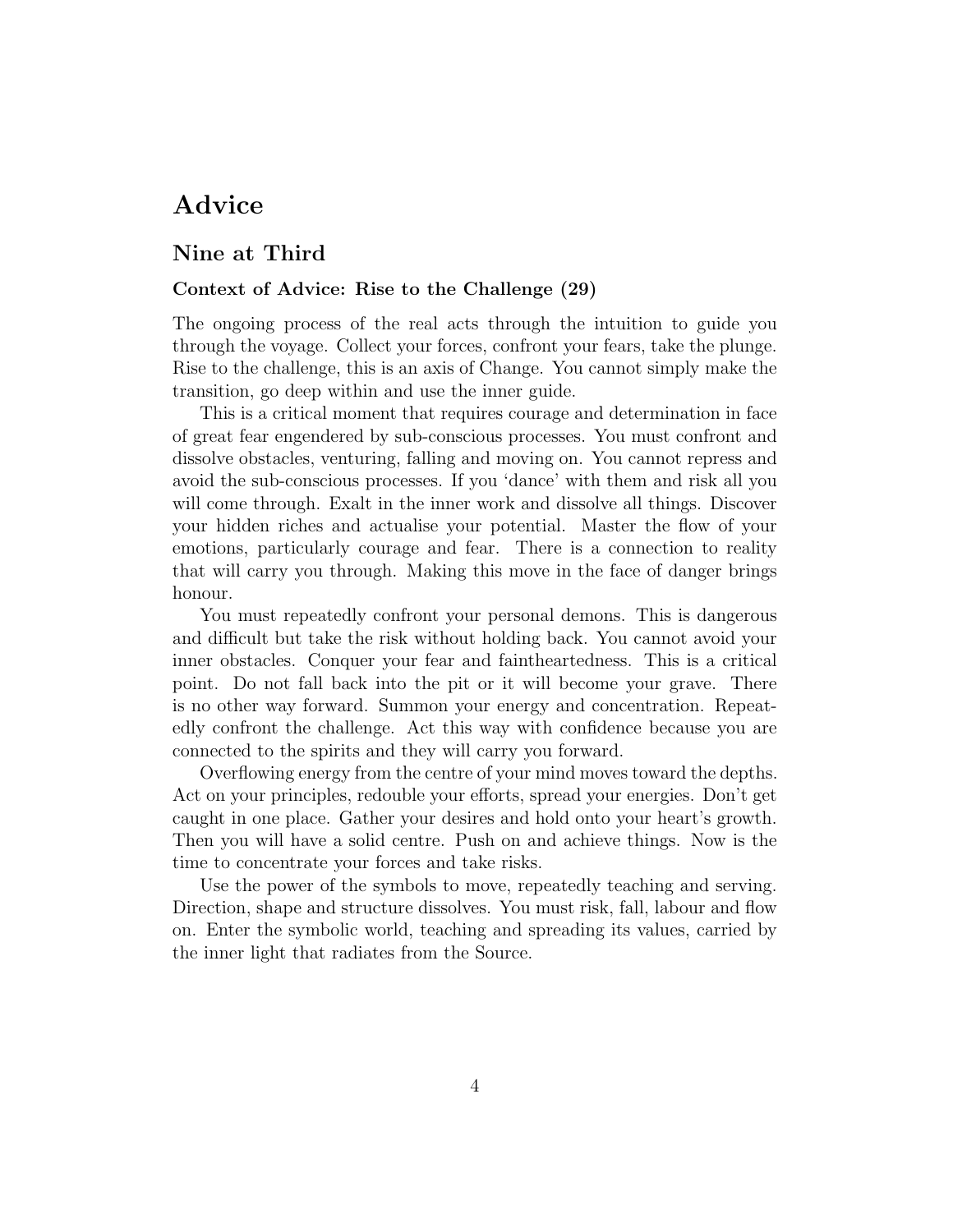#### Specific Advice: Embarked on a Great enterprise

The highest wisdom has subjugated the persistent delusions. You can make this crossing, but it will take time to complete. There will be weariness, but keep a firm purpose. This is not an endeavour for the small minded, do not listen to what they tell you. You will win in the end and realise your heart's desire. This is a new beginning. Strip away your old ideas. Be open and provide what is needed.

### Six Above

### Context of Advice: Intimate Supportive Group (37)

Hold together as an intimate supportive group, like a family or clan. Support and nourish each other. Create a safe nurturing space where energy and insight can be accumulated and shared, like a school of thought that provides a dwelling for its members. This is the protection of being amongst ones own people, concord and safety. This is the fundamental unit of noble life, a clan grouped around a shared memeplex that emphasises receptive power and intuitive awareness at its centre. When the boundaries are established, the inner fire is bright and the relations are settled there comes the influx of blessings from the ageless wisdom and the nurturing power of reality.

Live and work with others, sharing energy, spirit and insight. Care for your relationships and take care of the dwelling that shelters you all. Being receptive brings profit and insight, through a flexible, nourishing attitude. Then warmth and clarity spread within the dwelling. If you are injured in the outer world turn back towards the dwelling. Use words to connect with others and make your actions persevering.

The roles within the dwelling must be clearly established and fulfilled without strife for harmony to arise. When you correct the dwelling you set the world right.

Use words to connect the beings and movement to persevere on the path. Spirit reveals itself through the intuition, working through those who open themselves to it. Fate works through the messages from within, subtly penetrating and pervading, while the inner fire radiates light and warmth, thus people experience the true essence of things. The Bright Presence within the dwelling brings people together. Use words to connect them and move their hearts to connect them with the flow of reality, carried by the light from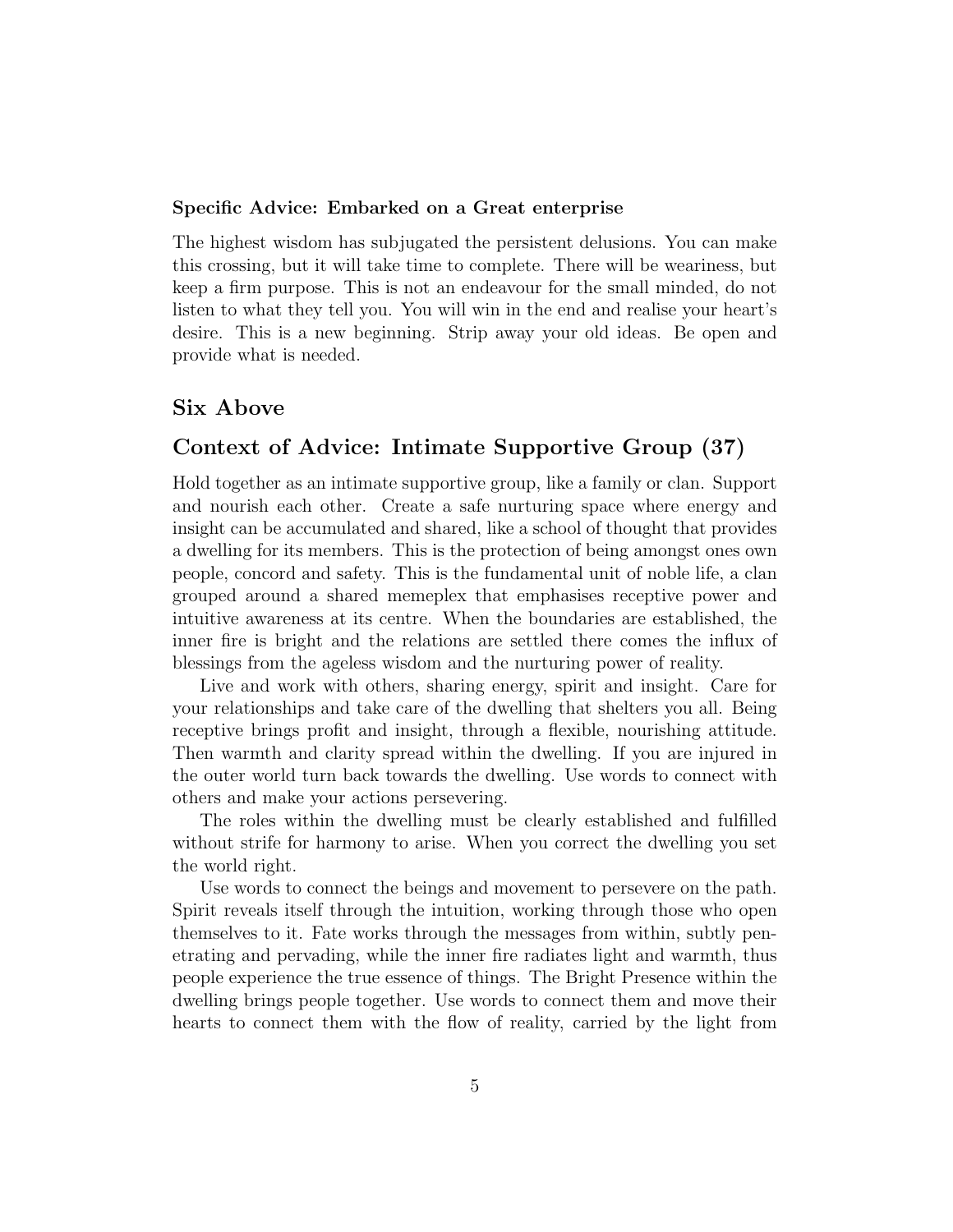within. Seek the image of transformation that is the founding symbol of the new time.

#### Specific Advice: In too deep, seek support.

You currently lack support. You are in too deep. Do not let this last! Seek supportive friends or you will fail in the crossing. You are faced with dangers that you don't have the means to confront. There are sub-conscious forces of craving and destructive emotion. Do not go on like this, gather energy for a decisive new move. Find who you belong with, give and receive support.

### Guidance: Fertile Expansive Awareness (42)

This is the blessing that flows from releasing past delusions. It is increase, expansion and development. Pour in more, for the ageless wisdom sends its blessings. Overcoming delusion has brought about this situation. Use the energy of fertile expansive awareness.

Through the grace of the ageless wisdom the sun appears after a dark time, this is a vessel overflowing with blessings. By sacrificing cherished delusions you are showered with blessings and may partake of the spirit meal at the sacred feast. This is change as a gift or blessing, a transformation affected by a paradigm shift. It is a connection between reality and the field of manifestation brought about by focused intention, sacrifice and inner work. Philosophically it is what enriches power and virtue, rising from the essence of reality. It signifies a new ruling identity.

This is a time of gain, profit and expansion. Increase your involvement and pour in more energy. Enter the stream of life with a purpose or embark on a significant enterprise. These bring profit and insight. There is arousing new energy penetrating the outer world. By continually stripping away your old ideas you have reached a time of increase. This continually enriches things without setting up structures. This is flourishing and harvesting.

When you can imagine improvement, shift the way you do things. When there is excess or error, correct it. Stimulate people at their work without limiting them. The Source above has descended and its essence is shining greatly. Let it stimulate you. Make correcting one-sidedness and error the centre of your concerns. It will bring rewards.

Step into the stream of life. Secure your vehicle, the boat to carry you,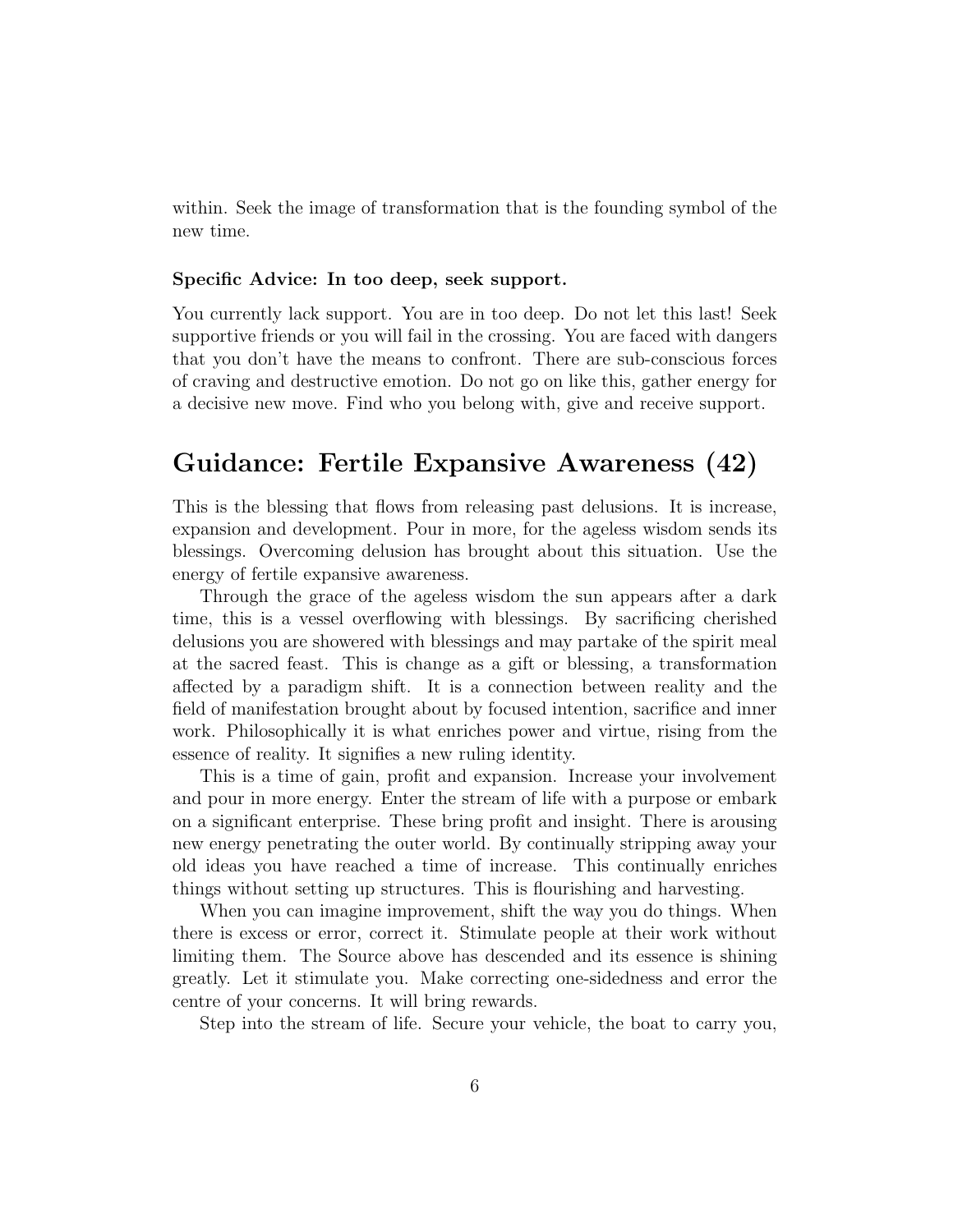then make your move. This time of increase will stir things up and ground them. Like the sun rising, it has no limits. When the creative power of reality spreads out, the field of manifestation gives birth. Together they increase things on all sides. Augment everything. This connects you with the time, so you can accompany it as it moves.

Visualise improvement and shift your position. If there is excess, alter it. Spirit manifests from deep within, shaking the very foundations. Joyous words flow through an opened mind and heart. Work with the spirit. Let it subtly penetrate and pervade, whilst rousing energy germinates new potential that sprouts up from the depths. This rousing energy from within expands into outer penetration, providing insight and awareness that unifies all things. Using this awareness, perceive how things can be improved and shift your stance accordingly. Work through rousing and inspiring. A cycle is beginning. Discern its essence and symbolically fix it within your mind, so that its energy perseveres as a constant presence in life.

### Opportunity: Everything is Possible (64)

You are on the edge of a great change, gathering your energy, waiting for the right moment. This is the prima materia, everything is possible. Each ending is a new beginning, the process of existence is never truly exhausted. Participate in the unfolding paradigm shift and help others cross to the other side, where there awaits a time of abundance and celebration. This is a return to your ancient abode and your innermost selves.

Realise and overcome persistent illusions. You can overcome your limitations in order to aid and rescue each other. Understand what is useful and effective, and provide what is lacking. Remain in a continual creative relation to the process of Change.

Prepare to make a major move or transition. Gather your forces to cross over to the other side. Fulfil your potential and let your fruits ripen. Preparation and commitment are required. Announce to each other that you are poised at the entrance and preparing for transition, readying yourselves to make the journey.

The possibilities are great. The spirits will guide and support you, however it is you who must make the crossing. Be sure that you are prepared and have gathered enough energy to complete it otherwise nothing can save you.